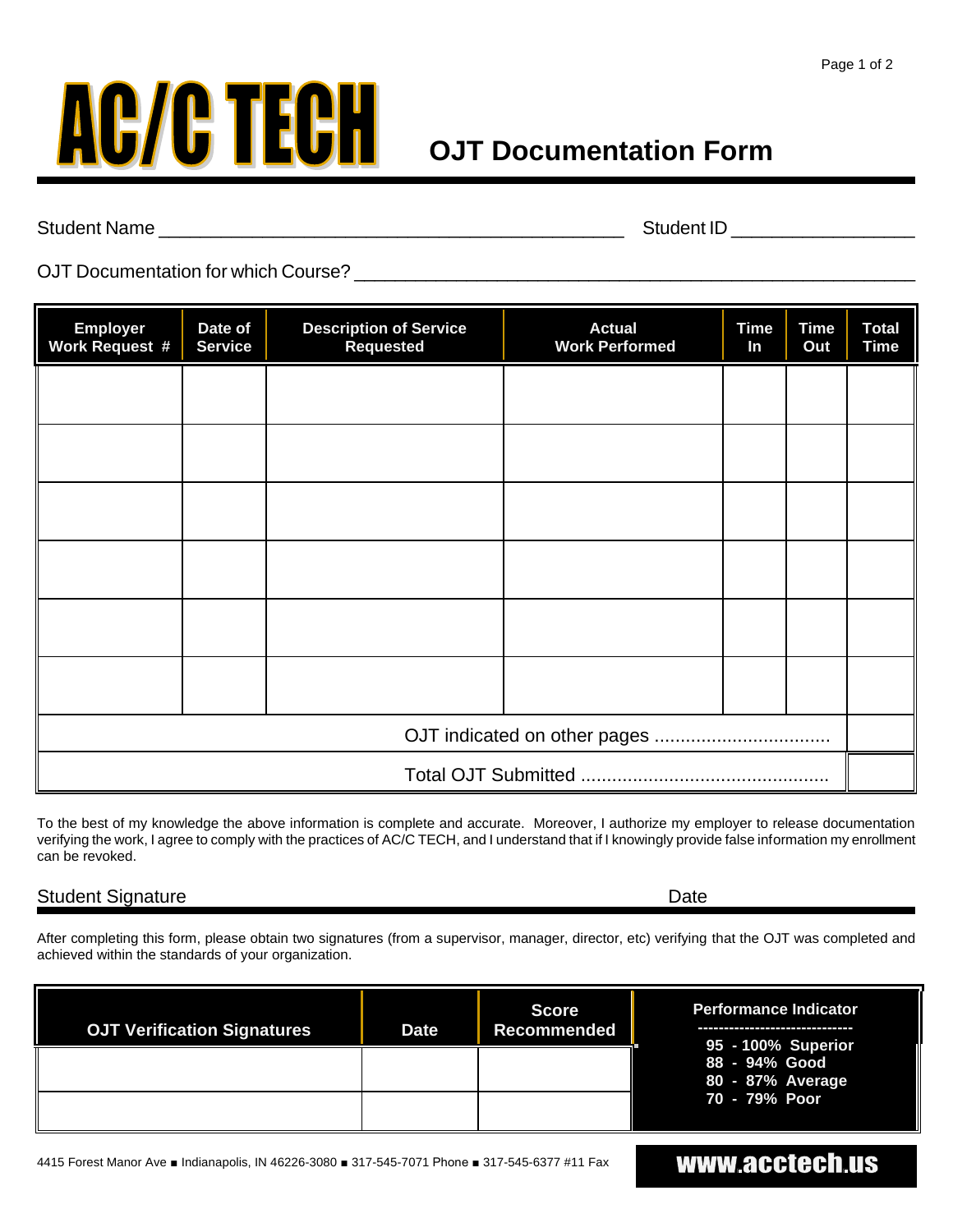

Student Name \_\_\_\_\_\_\_\_\_\_\_\_\_\_\_\_\_\_\_\_\_\_\_\_\_\_\_\_\_\_\_\_\_\_\_\_\_\_\_\_\_\_\_\_ Student ID \_\_\_\_\_\_\_\_\_\_\_\_\_\_\_\_\_\_\_

OJT Documentation for which Course? \_\_\_\_\_\_\_\_\_\_\_\_\_\_\_\_\_\_\_\_\_\_\_\_\_\_\_\_\_\_\_\_\_\_\_\_\_\_\_\_\_\_\_\_\_\_\_\_\_\_\_\_\_\_\_

| Employer<br>Work Request # | Date of<br><b>Service</b> | <b>Description of Service<br/>Requested</b> | <b>Actual</b><br><b>Work Performed</b> | <b>Time</b><br>In | <b>Time</b><br>Out | <b>Total</b><br><b>Time</b> |  |  |
|----------------------------|---------------------------|---------------------------------------------|----------------------------------------|-------------------|--------------------|-----------------------------|--|--|
|                            |                           |                                             |                                        |                   |                    |                             |  |  |
|                            |                           |                                             |                                        |                   |                    |                             |  |  |
|                            |                           |                                             |                                        |                   |                    |                             |  |  |
|                            |                           |                                             |                                        |                   |                    |                             |  |  |
|                            |                           |                                             |                                        |                   |                    |                             |  |  |
|                            |                           |                                             |                                        |                   |                    |                             |  |  |
|                            |                           |                                             |                                        |                   |                    |                             |  |  |
|                            |                           |                                             |                                        |                   |                    |                             |  |  |
|                            |                           |                                             |                                        |                   |                    |                             |  |  |
|                            |                           |                                             |                                        |                   |                    |                             |  |  |
|                            |                           |                                             |                                        |                   |                    |                             |  |  |
|                            |                           |                                             |                                        |                   |                    |                             |  |  |
|                            |                           |                                             |                                        |                   |                    |                             |  |  |
|                            |                           |                                             |                                        |                   |                    |                             |  |  |
|                            |                           |                                             |                                        |                   |                    |                             |  |  |
| Total OJT On This Page     |                           |                                             |                                        |                   |                    |                             |  |  |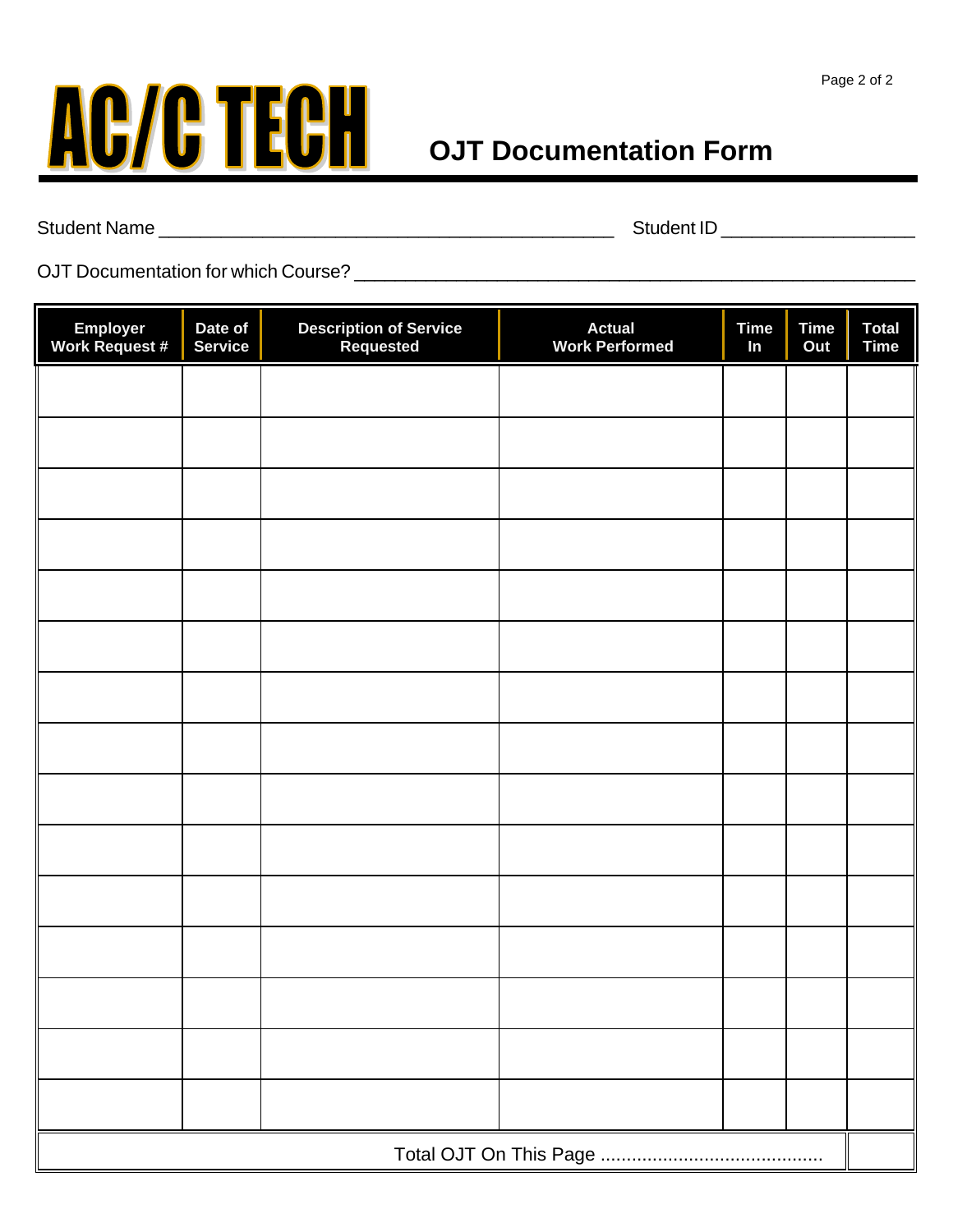# **AC/C TECH OJT Grading Policy**

At the end of every course, students are required to document 30 hours of OJT assignments, which represents 1 semester credit. Much in the same way the AC/C TECH faculty evaluates students academically, maintenance supervisors are asked to evaluate the students OJT performance based on completing planned maintenance, breakdown maintenance, job task standards, restoring vacated apartment units, and uniform physical inspections. The OJT evaluation is also based on completing work orders, special projects, safety skills, technical skills, customer relation skills, and documentation skills.

Points shall be deducted if the work fails to meet expectations, and, points shall be added where outstanding performance is recognized.

### **Starting at 85%, OJT assignments shall be scored as outlined:**

#### **1. Possible deductions for deficiencies noticed on the OJT Form:**

- 1 point will be deducted for illegible writing. Scribble marks, items lined out, etc., are not acceptable.
- 1 point will be deducted for incomplete or missing information, such as student name, student ID, course name and code (for example, PLU101 General Plumbing Maintenance), etc. This information should be displayed on both forms.
- 1 point will be deducted for blanks or inaccurate information located under the Employer Work Request #, Date of Service, Description of Service Requested, Actual Work Performed, Time In, Time Out, and Total Time.
- 1 point will be deducted for a missing student signature, or date.
- 1 point will be deducted for a missing verification signature, date and score.

#### **2. Possible deductions for deficiencies noticed on WORK-ORDERS**

- 1 point will be deducted for every residents' name and phone number that is not blacked out. Please use a permanent marker or white out. When using a permanent marker, make sure the information is not seeping through!
- 1 point will be deducted for each work-order not attached in proper sequence. All work-orders must be attached in the same order as shown on the OJT form.
- 2 points will be deducted if the time in, time out, and total time is not listed.
- 5 points will be deducted for incomplete or not thorough explanations of the work completed. This is to be shown under "Technician Notes" and not under "Access Notes". Most technician notes are far from being acceptable at this point. The notes should address all items listed in the problem description. In addition, the notes should show how the problem was diagnosed and repaired. Please include VOM test values. Also, it's recommended that students reference the AC/C TECH diagnostic and repair procedures to learn what type of information should be listed in technician notes.
- Additional points will be deducted for not achieving standards or expectations. The number of points deducted shall be decided by the person scoring the OJT.

#### **3. Possible deductions for deficiencies related to the ORDER OF DOCUMENTATION**

- 1 point will be deducted if the form is not submitted in correct order. As a reminder, the OJT form contains 2 pages.
- 1 point will be deducted for each job description and/or work-order not placed in correct position. Please sort attachments in the same order as listed on the OJT documentation form. In short, everything should be sorted from the oldest date to the newest date.

#### **4. Possible additions for OUTSTANDING WORK PERFORMANCE**

- 1 point will be added if 25% of the work is PM (Planned Maintenance) related.
- 2 points will be added if 50% of the work is PM related.
- 3 points will be added if 75% of the work is PM related.
- 1 point will be added if 25% of the work was completed within job task standards.
- 2 points will be added if 50% of the work was completed within job task standards.